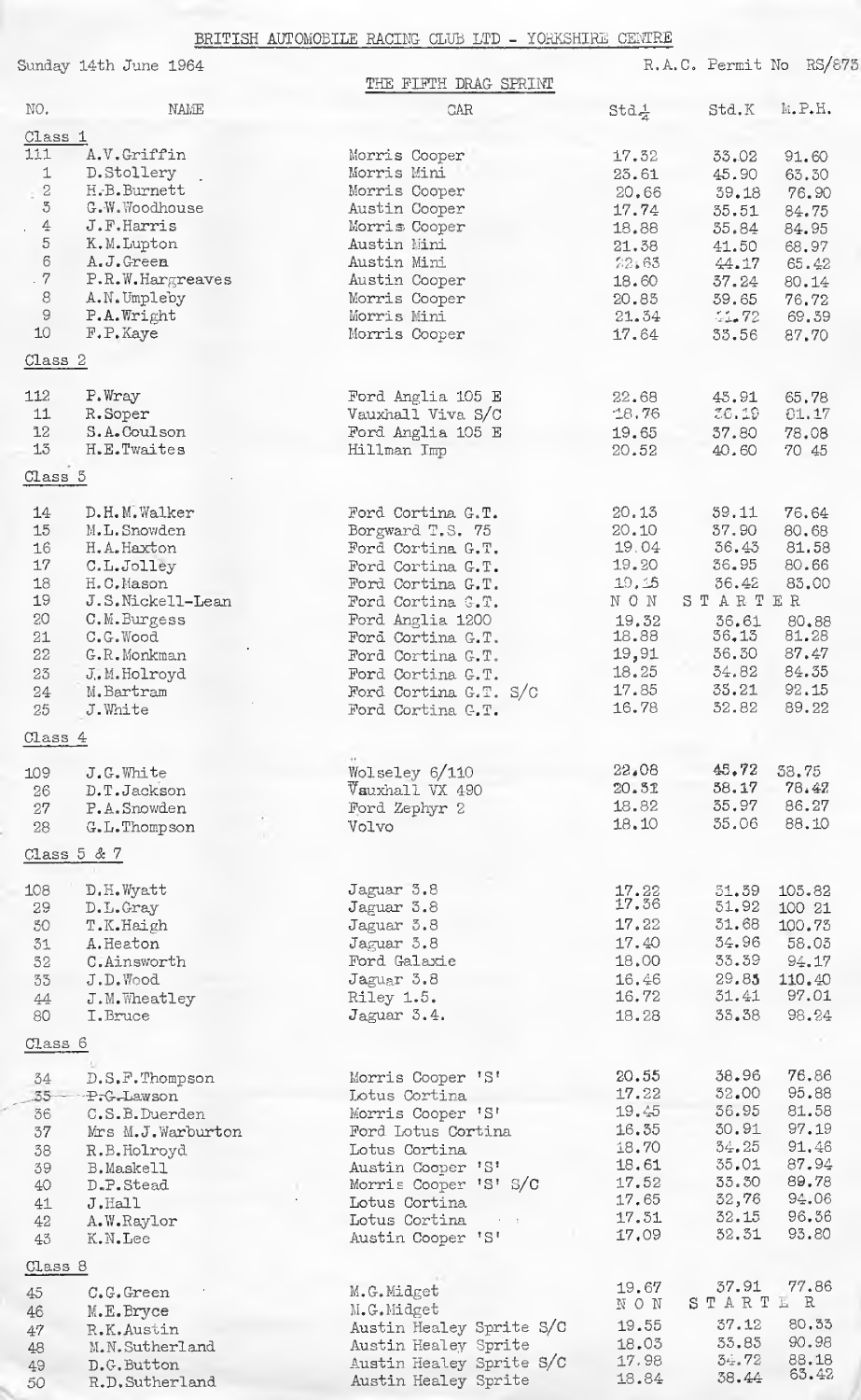| RESULTS CONTINUED                                                                                                           |                                          |                |                                                                                                                                                                                                                                                                                                                                                                                                                                                               |                |
|-----------------------------------------------------------------------------------------------------------------------------|------------------------------------------|----------------|---------------------------------------------------------------------------------------------------------------------------------------------------------------------------------------------------------------------------------------------------------------------------------------------------------------------------------------------------------------------------------------------------------------------------------------------------------------|----------------|
| Class <sub>9</sub>                                                                                                          |                                          |                |                                                                                                                                                                                                                                                                                                                                                                                                                                                               |                |
|                                                                                                                             |                                          |                |                                                                                                                                                                                                                                                                                                                                                                                                                                                               |                |
| 51<br>D.G.Wimpenny                                                                                                          | M.G.A. 1600                              | 18.72          | 55.53                                                                                                                                                                                                                                                                                                                                                                                                                                                         | 87.26          |
| 52<br>D.D.Perkins                                                                                                           | Sumbeam Alpine S/C                       | 17.85          | 32.69                                                                                                                                                                                                                                                                                                                                                                                                                                                         | 97.58          |
| 53<br>B. Newton                                                                                                             | $M$ , $G$ , $A$ ,                        | 18.05          | 33.51                                                                                                                                                                                                                                                                                                                                                                                                                                                         | 92.96          |
| 54<br>F.T.Meakin                                                                                                            | $M$ , $G$ , $A$ ,                        | 17.45          | $35 - 09$                                                                                                                                                                                                                                                                                                                                                                                                                                                     | 71.85          |
|                                                                                                                             |                                          |                |                                                                                                                                                                                                                                                                                                                                                                                                                                                               |                |
| Class 10                                                                                                                    |                                          |                |                                                                                                                                                                                                                                                                                                                                                                                                                                                               |                |
| 55<br>R.G.Garside                                                                                                           | $M$ . G. B.                              | 17.81          |                                                                                                                                                                                                                                                                                                                                                                                                                                                               | 93.90          |
| 56<br>A.de Roeck                                                                                                            | Triumph T.R.4                            | 17.33          | 33.36<br>32.02                                                                                                                                                                                                                                                                                                                                                                                                                                                | 99.62          |
| 57<br>P.Scott                                                                                                               | M, G, B.                                 | 18.54          | 34.77                                                                                                                                                                                                                                                                                                                                                                                                                                                         | 90.02          |
| 58 R.M.Duguid                                                                                                               | Triumph T.R.4.                           | 17.31          | 32.39                                                                                                                                                                                                                                                                                                                                                                                                                                                         | 96.55          |
| 59<br>C.R.Mills                                                                                                             | $M$ . G. B.                              | 17.62          | 32.30                                                                                                                                                                                                                                                                                                                                                                                                                                                         | 98.83          |
| $_{\rm CO}$<br>M.F.Nickell-Lean                                                                                             | M.G.B.                                   | 18.98          | 35.66                                                                                                                                                                                                                                                                                                                                                                                                                                                         | 87 33          |
| 61<br>K.N.Lee                                                                                                               | M.G.B.                                   | 17.32          | 31.11                                                                                                                                                                                                                                                                                                                                                                                                                                                         | 101.35         |
| $62^{\circ}$<br>H.O.Holliday                                                                                                | M.G.B.                                   | 17.51          | 32.45                                                                                                                                                                                                                                                                                                                                                                                                                                                         | 96.91          |
| 63<br>M.K.Oldham                                                                                                            | $M$ , G. B.                              | 17.07          | $32 - 72$                                                                                                                                                                                                                                                                                                                                                                                                                                                     | 85.05          |
| Class <sub>11</sub>                                                                                                         |                                          |                |                                                                                                                                                                                                                                                                                                                                                                                                                                                               |                |
| C.A.Winder<br>64.                                                                                                           | H.R.G.                                   | 20.16          | 38.80                                                                                                                                                                                                                                                                                                                                                                                                                                                         | 73.90          |
| 65<br>H.B.Follows                                                                                                           | T.V.R. Mk 2                              | 17.99          | 33.53                                                                                                                                                                                                                                                                                                                                                                                                                                                         | 93.41          |
| 66<br>G.W.Richardson                                                                                                        | T.V.R. Grantura                          | 18.93          | 34.24                                                                                                                                                                                                                                                                                                                                                                                                                                                         | 91.46          |
| $67$ .<br>M.J.M.Walker                                                                                                      | Lotus Elite                              |                | RETIRED                                                                                                                                                                                                                                                                                                                                                                                                                                                       |                |
| 68<br>A.de Roeck                                                                                                            | Marcos G.T.                              | 15.44          | 28.55                                                                                                                                                                                                                                                                                                                                                                                                                                                         | 110.98         |
| 69.7<br>M.J.Corner                                                                                                          | Lotus Elan                               | 15.10          | 27,61                                                                                                                                                                                                                                                                                                                                                                                                                                                         | 102.80         |
| 70<br>P.J.Smith                                                                                                             | Speedwell G.T.                           | 15.87          | 29.40                                                                                                                                                                                                                                                                                                                                                                                                                                                         | 104.49         |
| 71<br>B.Joell                                                                                                               | Lotus Elite                              | 15.52          | 28.84.105.04                                                                                                                                                                                                                                                                                                                                                                                                                                                  |                |
| 46 -<br>C.G.Green                                                                                                           | M.G.Midget                               | 20.21          | 36.82                                                                                                                                                                                                                                                                                                                                                                                                                                                         | 84.30          |
| Class 12                                                                                                                    |                                          |                |                                                                                                                                                                                                                                                                                                                                                                                                                                                               |                |
| 72<br>R.G.M.Oddie                                                                                                           | Austin Healey 3000                       | 17.50          | 32.43<br>28.72                                                                                                                                                                                                                                                                                                                                                                                                                                                | 99.59<br>83.20 |
| 73<br>H.R.Crowther                                                                                                          | Austin Healey 3000                       | 15.29<br>18.00 | 55.41                                                                                                                                                                                                                                                                                                                                                                                                                                                         | 94.30          |
| $74\,$ $^\circ$<br>M. Walsh<br>$\mathbf{r}_i$ . $\mathbf{r}_i$                                                              | Austin Healey 3000                       | 16.69          | 30.75                                                                                                                                                                                                                                                                                                                                                                                                                                                         | 103.01         |
| 75<br>J.M.Busfield                                                                                                          | Austin He <sub>2</sub> ley 5000          | 15.36          | 28.55                                                                                                                                                                                                                                                                                                                                                                                                                                                         | 111.23         |
| $76$ .<br>D. Hepworth                                                                                                       | Austin Healey 3000                       | 17.18          | 31.48                                                                                                                                                                                                                                                                                                                                                                                                                                                         | 101.86         |
| 77<br>J.Johnstone                                                                                                           | Austin Healey 3000<br>Austin Healey 3000 | 14.81          | 27.33                                                                                                                                                                                                                                                                                                                                                                                                                                                         | 117.21         |
| 78 C.G. Gray                                                                                                                | Daimler Sp 250                           | 18.59          | 35.55 93.92                                                                                                                                                                                                                                                                                                                                                                                                                                                   |                |
| D.A.Exley<br>110                                                                                                            |                                          |                |                                                                                                                                                                                                                                                                                                                                                                                                                                                               |                |
| Class 13                                                                                                                    |                                          |                |                                                                                                                                                                                                                                                                                                                                                                                                                                                               |                |
| M.J.M.Walker<br>79                                                                                                          | Jaguar XK 120.                           | 18.04          | 55.40 96.63                                                                                                                                                                                                                                                                                                                                                                                                                                                   |                |
| F A. Sowden<br>81                                                                                                           | Bentley 8 Litre                          | 19.17          | 34.68                                                                                                                                                                                                                                                                                                                                                                                                                                                         | 97.28          |
| L.S Stross<br>82.                                                                                                           | Aston Martin DB 5                        | 16.38          | 29.56                                                                                                                                                                                                                                                                                                                                                                                                                                                         | 113.24         |
| H.J.O'Connor Rorke<br>83                                                                                                    | Aston Martin DB 5                        | NON.           | STARTER.                                                                                                                                                                                                                                                                                                                                                                                                                                                      |                |
| K.J.Oldham<br>84                                                                                                            | Jaguar 'E' Pype                          | 15.51          | 27.80                                                                                                                                                                                                                                                                                                                                                                                                                                                         | 119.55         |
| A.E. Crowther<br>85                                                                                                         | Jaguar 'E' Type                          | 15.54          | 27.93                                                                                                                                                                                                                                                                                                                                                                                                                                                         | 119.70         |
| 86 <sup>′</sup><br>E.D.Clark                                                                                                | Jaguar 'E' Type                          | 16.25          | 29.25                                                                                                                                                                                                                                                                                                                                                                                                                                                         | 116.02         |
| 87'<br>B.R.Devine                                                                                                           | Jaguar 'E' Type                          | 16.45          | 30.08                                                                                                                                                                                                                                                                                                                                                                                                                                                         | 108.70         |
| Class 14                                                                                                                    |                                          |                |                                                                                                                                                                                                                                                                                                                                                                                                                                                               |                |
| J.N.Rhodes<br>88                                                                                                            | R.J.Special                              | 19.67          | 38.79                                                                                                                                                                                                                                                                                                                                                                                                                                                         | 71.70          |
| H. Wilkinson<br>89.                                                                                                         | Lotus 7                                  | 24.02          | .51.14                                                                                                                                                                                                                                                                                                                                                                                                                                                        | $-87.43$       |
|                                                                                                                             |                                          |                |                                                                                                                                                                                                                                                                                                                                                                                                                                                               |                |
| Class 15                                                                                                                    | Lotus 17                                 | 16.45          | 29.91                                                                                                                                                                                                                                                                                                                                                                                                                                                         | 112.14         |
| J.H.Blades<br>90                                                                                                            | Lotus 11                                 | 19.68          | 37.94                                                                                                                                                                                                                                                                                                                                                                                                                                                         | 92.60          |
| 91. D.K. Pegg                                                                                                               | Lotus 11                                 | 16.71          | 51.03                                                                                                                                                                                                                                                                                                                                                                                                                                                         | 100.00         |
| D. Arnott<br>92                                                                                                             | Cooper Climax Manx Tail                  | 14.55          | 27.54                                                                                                                                                                                                                                                                                                                                                                                                                                                         | 110.98         |
| J. Gaunt Hirst<br>$95 -$                                                                                                    | Lotus 7                                  | 15.41          | 29.36                                                                                                                                                                                                                                                                                                                                                                                                                                                         | 102.20         |
| T.A.Twaites<br>94                                                                                                           |                                          |                |                                                                                                                                                                                                                                                                                                                                                                                                                                                               |                |
| Class 16                                                                                                                    |                                          |                |                                                                                                                                                                                                                                                                                                                                                                                                                                                               | 63.97          |
| A.J.D.Wright<br>$-95$                                                                                                       | Angel                                    | 20.11          | 41.19<br>33.22                                                                                                                                                                                                                                                                                                                                                                                                                                                | 93.06          |
| J.D. Spooner<br>$.36 -$                                                                                                     | Lotus 6                                  | 17.26<br>16.02 | 29.10                                                                                                                                                                                                                                                                                                                                                                                                                                                         | 99.67          |
| I.C.Batty<br>97                                                                                                             | Lotus 7                                  |                | $\label{eq:1.1} \begin{array}{lllllllllllll} \mathbf{1}_{\mathbf{1}_{1}} & \mathbf{1}_{\mathbf{1}_{2}} & \mathbf{1}_{\mathbf{1}_{3}} & \mathbf{1}_{\mathbf{1}_{3}} \\ \mathbf{1}_{\mathbf{1}_{2}} & \mathbf{1}_{\mathbf{1}_{3}} & \mathbf{1}_{\mathbf{1}_{3}} & \mathbf{1}_{\mathbf{1}_{3}} & \mathbf{1}_{\mathbf{1}_{3}} \\ \mathbf{1}_{\mathbf{1}_{3}} & \mathbf{1}_{\mathbf{1}_{3}} & \mathbf{1}_{\mathbf{1}_{3}} & \mathbf{1}_{\mathbf{1}_{3}} & \mathbf$ |                |
| $\mathcal{L}_{\mathcal{A}} = \mathcal{L}_{\mathcal{A}} + \mathcal{L}_{\mathcal{A}} + \mathcal{L}_{\mathcal{A}}$<br>Class 17 |                                          |                |                                                                                                                                                                                                                                                                                                                                                                                                                                                               |                |
| J.E.Barraclough<br>$-52.$                                                                                                   | Jaguar 'C <sup>+</sup> Type              | $15.68$ .      | .25.24                                                                                                                                                                                                                                                                                                                                                                                                                                                        | 127.40         |
| $99 -$<br>G.Tatham                                                                                                          | Lister Jaguar                            | 14.26          | 26.13                                                                                                                                                                                                                                                                                                                                                                                                                                                         | 123.35         |
| <b>Program</b><br>T.B.Gibson                                                                                                | Jaguar 'C' Type                          | 13.78          | 24.91                                                                                                                                                                                                                                                                                                                                                                                                                                                         | 132.62         |
|                                                                                                                             |                                          |                |                                                                                                                                                                                                                                                                                                                                                                                                                                                               |                |
| Class <sub>18</sub>                                                                                                         | Kieft F.3                                | 17.77          | 35.77                                                                                                                                                                                                                                                                                                                                                                                                                                                         | 74.40          |
| $\overline{P}$ . de G. Wilkinson<br>101                                                                                     | Cooper J.A.P.                            | 18.01          | 35.56                                                                                                                                                                                                                                                                                                                                                                                                                                                         | 80.07          |
| T.D.Phelon<br>102                                                                                                           | Cooper Junior                            | NON            | STARTER                                                                                                                                                                                                                                                                                                                                                                                                                                                       |                |
| W.A.Robson<br>103                                                                                                           | Cooper Mk 5                              | $- - - - -$    | -----                                                                                                                                                                                                                                                                                                                                                                                                                                                         |                |
| J.M. Forster<br>104<br>J.Croft                                                                                              | Cooper Junior                            | 18.93          | 43.08                                                                                                                                                                                                                                                                                                                                                                                                                                                         | 44.7           |
| 105                                                                                                                         |                                          |                |                                                                                                                                                                                                                                                                                                                                                                                                                                                               |                |
| Class 19                                                                                                                    |                                          | 14.55          | 27.06                                                                                                                                                                                                                                                                                                                                                                                                                                                         | 113.74         |
| 106<br>D.Burke                                                                                                              | Lotus 16<br>Vauxhall Villiers S/C        | 14.24          | 26.45                                                                                                                                                                                                                                                                                                                                                                                                                                                         | 95.49          |
| T.Brooke<br>107                                                                                                             |                                          |                |                                                                                                                                                                                                                                                                                                                                                                                                                                                               |                |

 $\mathcal{L}_{\alpha\beta}$ 

 $\sim$   $\sim$ 

 $\mathcal{C}^{(1)}$  , and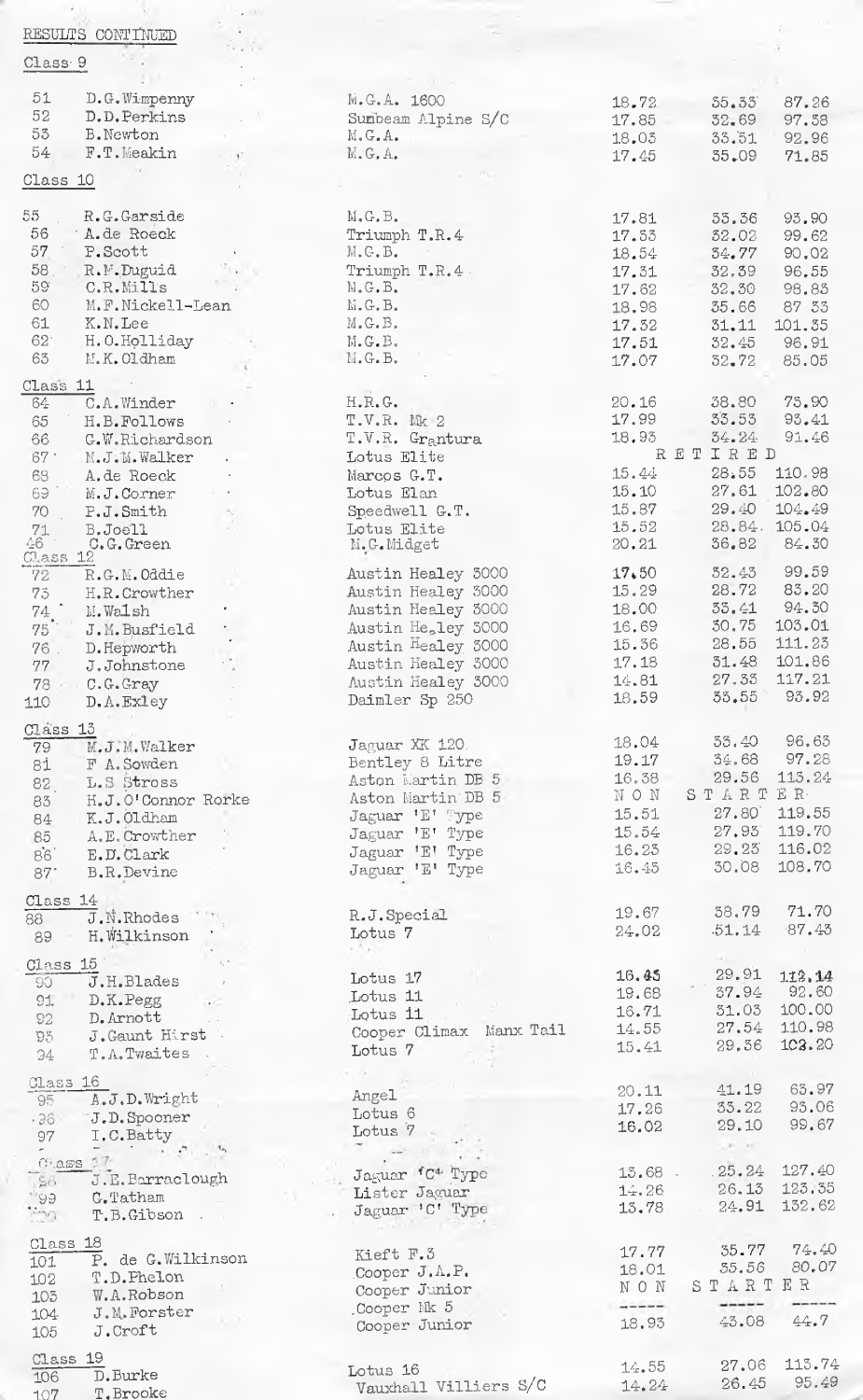| SPORTSE CARS GROUP ONE                                                       |                 |              |                  |
|------------------------------------------------------------------------------|-----------------|--------------|------------------|
| $48 - 18.03 - 18.63$                                                         |                 |              |                  |
| $81 - 19.17 - 18.07$ $81 - 18.20$                                            | $81 - 17.92$    |              |                  |
| $79 - 18.04 - 19.12$<br>$79 - 18.40$<br>$47 - 19.55 - 19.81$                 |                 |              |                  |
| $57 - 18.54 - 19.11$                                                         |                 | $81 - 18.05$ |                  |
| 57 - FAILED<br>$45 - 19.67 - 20.06$                                          |                 |              |                  |
| $\frac{110 - 18.59 - \text{FAILED}}{110 - 18.59 - \text{FAILED}}$ 88 - 20.21 | $88 -$          |              |                  |
| $88 - 19.67 - 21.28$                                                         |                 |              | 89 - GROUP AWARD |
| $7.1 - 18.72 - 19.12$<br>$51 - 19.10$                                        |                 |              |                  |
| $91 - 19.68 - 22.95$<br>$50 - 18.84 - 20.88$                                 | $51 - 19.20$    |              |                  |
| $64 - 20.15$<br>$64 - 20.16 - 20.08$                                         |                 |              |                  |
| $66 - 18.93 - 18.83$                                                         |                 | $89 - 16.22$ |                  |
| $66 - 19.05$<br>$46 - 20.21 - FATLED$                                        | $89 - 16.00$    |              |                  |
| $60 \oplus 18.98 - 18.85$<br>$89 - 16.20$                                    |                 |              |                  |
| $89 - 24.02 - 16.28$<br>SPORTS CARS GROUP TWO                                |                 |              |                  |
| $92 - 16.71 - 16.77$                                                         |                 |              |                  |
| $92 - 16.66$<br>$63 - 17.07 - 17.32$                                         |                 |              |                  |
| $77 - 17.18 - 17.24$<br>$77 - 17.42$                                         | $92 - 16.47$    |              |                  |
| $59 - 17.62 - 17.57$                                                         |                 | $61 - 15.50$ |                  |
| $58 - 17.51 - 17.41$<br>$58 - 17.24$                                         |                 |              |                  |
| $\frac{55 - 17.81 - 17.65}{$<br>$61 - 17.32 - 16.79$                         | $61 - 16.30$    |              |                  |
| $61 - 16.65$<br>$52 - 17.85 - 18.94$                                         |                 |              |                  |
| $56 - 17.33 - 17.59$                                                         |                 |              | 61 - GROUP AWARD |
| $56 - 18.05$<br>$49 - 17.98 - 18.55$                                         | $54 - 17.70$    |              |                  |
| $54 - 17,45 - 18,05$<br>$54 - 17.79$                                         |                 |              |                  |
| $65 - 17.99 - 18.52$                                                         |                 | $62 - 16.87$ |                  |
| $72 - 17.50 - 17.66$<br>$72 - 17.64$<br>$74 - 18.00 - 18.01$                 |                 |              |                  |
| $62 - 17.51 - 17.07$<br>$62 - 16.99$                                         | $62 - 17.14$    |              |                  |
| $55 - 18.05 - 18.56$                                                         |                 |              |                  |
| SPORTS CARSGROUP THREE                                                       |                 |              |                  |
| $93 - 14.55 - 15.40$<br>$93 - 15.39$                                         |                 |              |                  |
| $69 - 15.10 - -$<br>$78 - 14.81 - 15.48$                                     | $78 - 15.17$    |              |                  |
| $78 - 15.17$<br>$68 - 15.44 - 15.60$                                         |                 |              |                  |
| $75 - 15.29 -$<br>15.39                                                      |                 | $78 - 15.04$ |                  |
| $73 - 15.18$<br>$70 - 15.87 - 16.23$                                         | $73 - 15.42$    |              |                  |
| $-15.36 - 15.81$<br>76<br>$86 - 16.30$                                       |                 |              | 78 - GROUP AWARD |
| $86 - 16.25 - 15.78$<br>$94 - 15.41 - 15.18$                                 |                 |              |                  |
| $94 - 15.50$<br>$82 - 16.38 - 15.89$                                         | $90 - 15.06$    |              | The commit-      |
| $84 - 15.51 - 16.24$<br>$90 - 14.94$                                         |                 | $90 - 15.32$ |                  |
| $90 - 16.43 - 15.40$                                                         |                 |              |                  |
| $71 - 15.52 - 15.74$<br>$87 - 15.93$                                         | $85 - 15.28$    |              |                  |
| $87 - 16.43 - 15.72$                                                         |                 |              |                  |
| $85 - 15.54 - 15.77$<br>$85 - 15.58$<br>$75 - 16.69 - 16.82$                 |                 |              |                  |
| <b>EVGING CARS</b>                                                           |                 |              |                  |
| $-13.60 - 14.30$                                                             |                 |              |                  |
| $98 -$<br>14.82<br><b>BYE</b>                                                |                 |              |                  |
| 100<br>$-13.78 - 14.09$<br>$100 - 14.40$                                     | $98 - 14.24$    |              |                  |
| BTE<br>$107 - 14.24 -$                                                       |                 | $98 - 14.05$ |                  |
| $BYE =$<br>BYE                                                               |                 |              |                  |
| - 99<br>$-14.26 - 14.82$                                                     | $99 - 15.99$    |              |                  |
| $99 - 15.04$<br><b>BYE</b>                                                   |                 |              | 98 - GROUP AWARD |
| $1C6 - 14.55 - 14.57$<br>$106 - 15.71$                                       |                 |              |                  |
| BYE                                                                          | $97 -$<br>14.97 |              |                  |
| $97 - 16.02 - 15.01$<br>$97 - 15.15$                                         |                 |              |                  |
| $102 - 18.01 - 18.45$<br>$96 - 17.26 - 17.76$                                |                 | $97 - 14.63$ |                  |
| $96 - 18.75$<br>$95 - 20.11 - 21.42$                                         |                 |              |                  |
| $-17.77 -$<br>101<br>$104 - 21.46$                                           | $96 - 17.53$    |              |                  |
| $104 - - - - - 17.01$                                                        |                 |              |                  |

 $\ddot{\phantom{0}}$